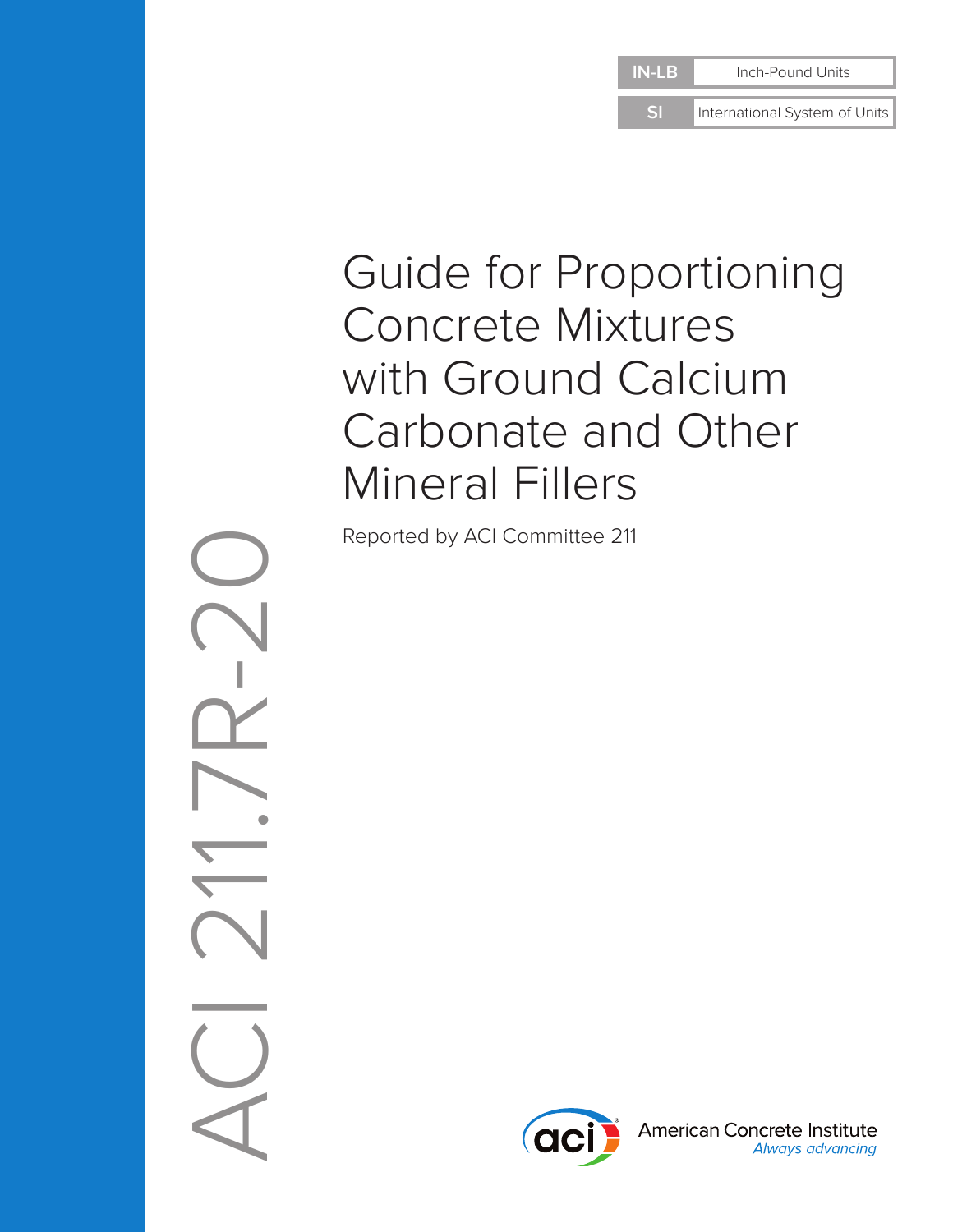

### **Guide for Proportioning Concrete Mixtures with Ground Calcium Carbonate and Other Mineral Fillers**

Copyright by the American Concrete Institute, Farmington Hills, MI. All rights reserved. This material may not be reproduced or copied, in whole or part, in any printed, mechanical, electronic, film, or other distribution and storage media, without the written consent of ACI.

The technical committees responsible for ACI committee reports and standards strive to avoid ambiguities, omissions, and errors in these documents. In spite of these efforts, the users of ACI documents occasionally find information or requirements that may be subject to more than one interpretation or may be incomplete or incorrect. Users who have suggestions for the improvement of ACI documents are requested to contact ACI via the errata website at http://concrete.org/Publications/ DocumentErrata.aspx. Proper use of this document includes periodically checking for errata for the most up-to-date revisions.

ACI committee documents are intended for the use of individuals who are competent to evaluate the significance and limitations of its content and recommendations and who will accept responsibility for the application of the material it contains. Individuals who use this publication in any way assume all risk and accept total responsibility for the application and use of this information.

All information in this publication is provided "as is" without warranty of any kind, either express or implied, including but not limited to, the implied warranties of merchantability, fitness for a particular purpose or non-infringement.

ACI and its members disclaim liability for damages of any kind, including any special, indirect, incidental, or consequential damages, including without limitation, lost revenues or lost profits, which may result from the use of this publication.

It is the responsibility of the user of this document to establish health and safety practices appropriate to the specific circumstances involved with its use. ACI does not make any representations with regard to health and safety issues and the use of this document. The user must determine the applicability of all regulatory limitations before applying the document and must comply with all applicable laws and regulations, including but not limited to, United States Occupational Safety and Health Administration (OSHA) health and safety standards.

Participation by governmental representatives in the work of the American Concrete Institute and in the development of Institute standards does not constitute governmental endorsement of ACI or the standards that it develops.

Order information: ACI documents are available in print, by download, through electronic subscription, or reprint and may be obtained by contacting ACI.

Most ACI standards and committee reports are gathered together in the annually revised the ACI Collection of Concrete Codes, Specifications, and Practices.

**American Concrete Institute 38800 Country Club Drive Farmington Hills, MI 48331 Phone: +1.248.848.3700 Fax: +1.248.848.3701**

**www.concrete.org**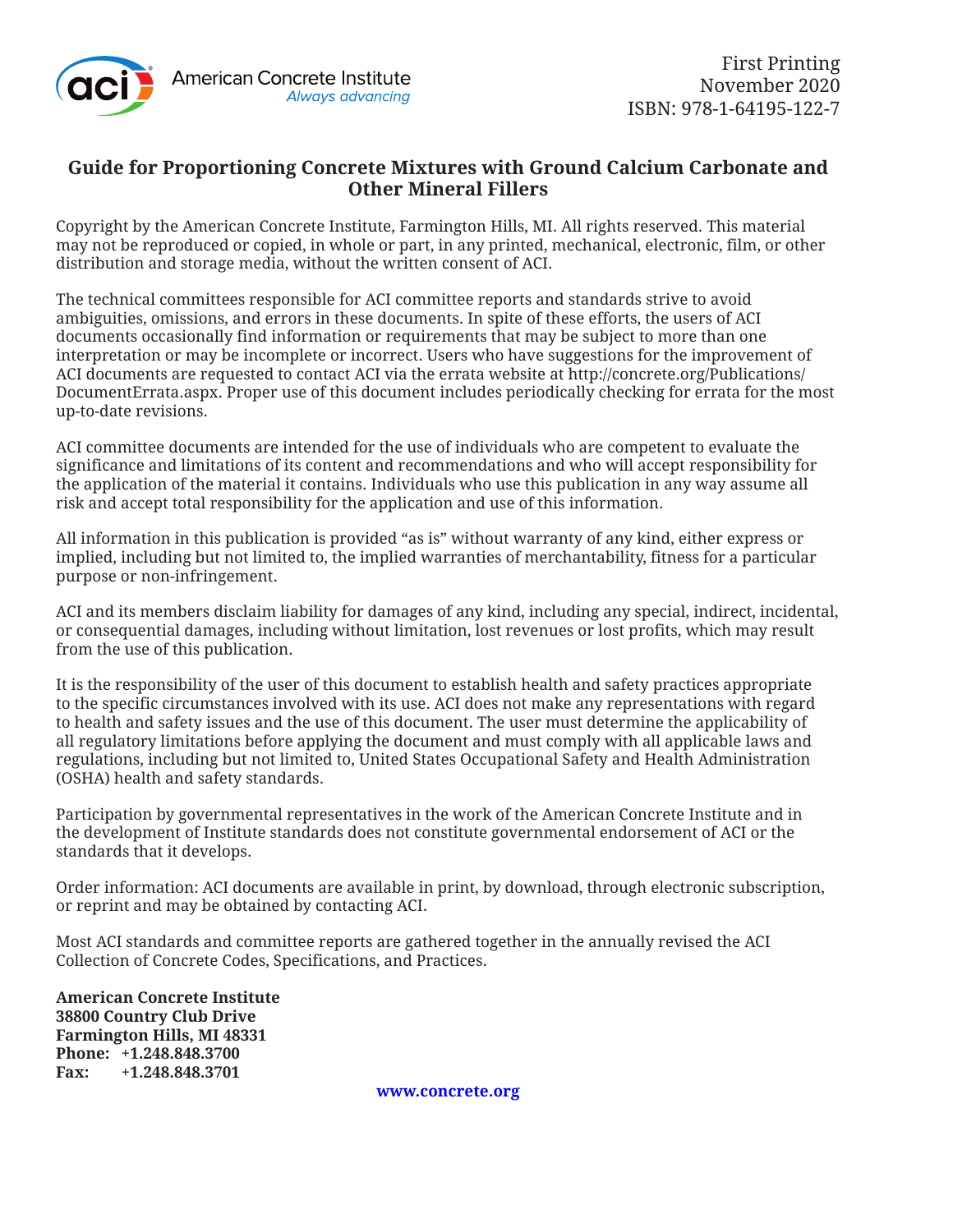# **ACI 211.7R-20**

## **Guide for Proportioning Concrete Mixtures with Ground Calcium Carbonate and Other Mineral Fillers**

### Reported by ACI Committee 211

Timothy S. Folks,\*

William L. Barringer Katie J. Bartojay Muhammed P. A. Basheer James C. Blankenship Casimir J. Bognacki Ramon L. Carrasquillo Bryan R. Castles Teck L. Chua\* John F. Cook D. Gene Daniel Kirk K. Deadrick

Yasar Yahia Abualrous David Anstine\* Dale P. Bentz<sup>\*</sup> Eric Bosler James Bury Zane Bussler Laurence M. Clodic

\* Also members of ACI 211-N. † Chair of Subcommittee 211-N.

Bernard J. Eckholdt, III Joshua J. Edwards David W. Fowler\* G. Terry Harris T. J. Harris Patrick J. Harrison Richard D. Hill David L. Hollingsworth Tarif M. Jaber Robert S. Jenkins Joe Kelley

Dimitri Feys Plinio Estuardo Herrera Rodas' Gene Hightower Azadeh Hosseinpanahi Berndt Kanduth Kenneth G. Kazanis<sup>\*</sup> Nicolas Ali Libre

#### Frank A. Kozeliski Tyler Ley John J. Luciano Darmawan Ludirdja\* Allyn C. Luke Kevin A. MacDonald Warren E. McPherson Karthik H. Obla H. Celik Ozyildirim

Gary F. Knight\* Eric P. Koehler\*†

#### Guy Lortie\* Yang Lu Blaine B. Nye Bryan L. Petty

Nicholas J. Popoff\* Domenick Thomas Ruttura Mahmoud Shaaban Sayed Ahmed

Ezgi Wilson, Vice Chair **Ed T. McGuire, Secretary** 

James S. Pierce Steven A. Ragan Royce J. Rhoads John P. Ries G. Michael Robinson James M. Shilstone Lawrence L. Sutter\* Woodward L. Vogt Michael A. Whisonant

Lane G. Shaw\* Paul D. Tennis<sup>\*</sup> Paul J. Thomas<sup>\*</sup> James R. Van Acker

**Subcommittee 211-N**

Robert Bergman Joseph A. Daczko Caroline M. Talbot John W. Vaughn

**Consulting Members**

**Subcommittee Members**

Donald E. Dixon Said Irivani James N. Lingscheit Ava Shypula

ACI Committee Reports, Guides, and Commentaries are intended for guidance in planning, designing, executing, and inspecting construction. This document is intended for the use of individuals who are competent to evaluate the significance and limitations of its content and recommendations and who will accept responsibility for the application of the material it contains. The American Concrete Institute disclaims any and all responsibility for the stated principles. The Institute shall not be liable for any loss or damage arising therefrom.

Reference to this document shall not be made in contract documents. If items found in this document are desired by the Architect/Engineer to be a part of the contract documents, they shall be restated in mandatory language for incorporation by the Architect/Engineer.

*The use of ground calcium carbonate (GCC) and other mineral fillers can enhance the performance, economy, and sustainability of concrete mixtures. Modifications to the conventional proportioning method in ACI 211.1 are needed to incorporate these materials. This guide describes GCC and dust-of-fracture aggregate mineral fillers, including their properties, characterization, and qualification, and effects on concrete properties and sustainability. Recom-*

All rights reserved including rights of reproduction and use in any form or by any means, including the making of copies by any photo process, or by electronic or mechanical device, printed, written, or oral, or recording for sound or visual reproduction or for use in any knowledge or retrieval system or device, unless permission in writing is obtained from the copyright proprietors.



ACI 211.7R-20 was adopted and published in November 2020

Copyright © 2020, American Concrete Institute.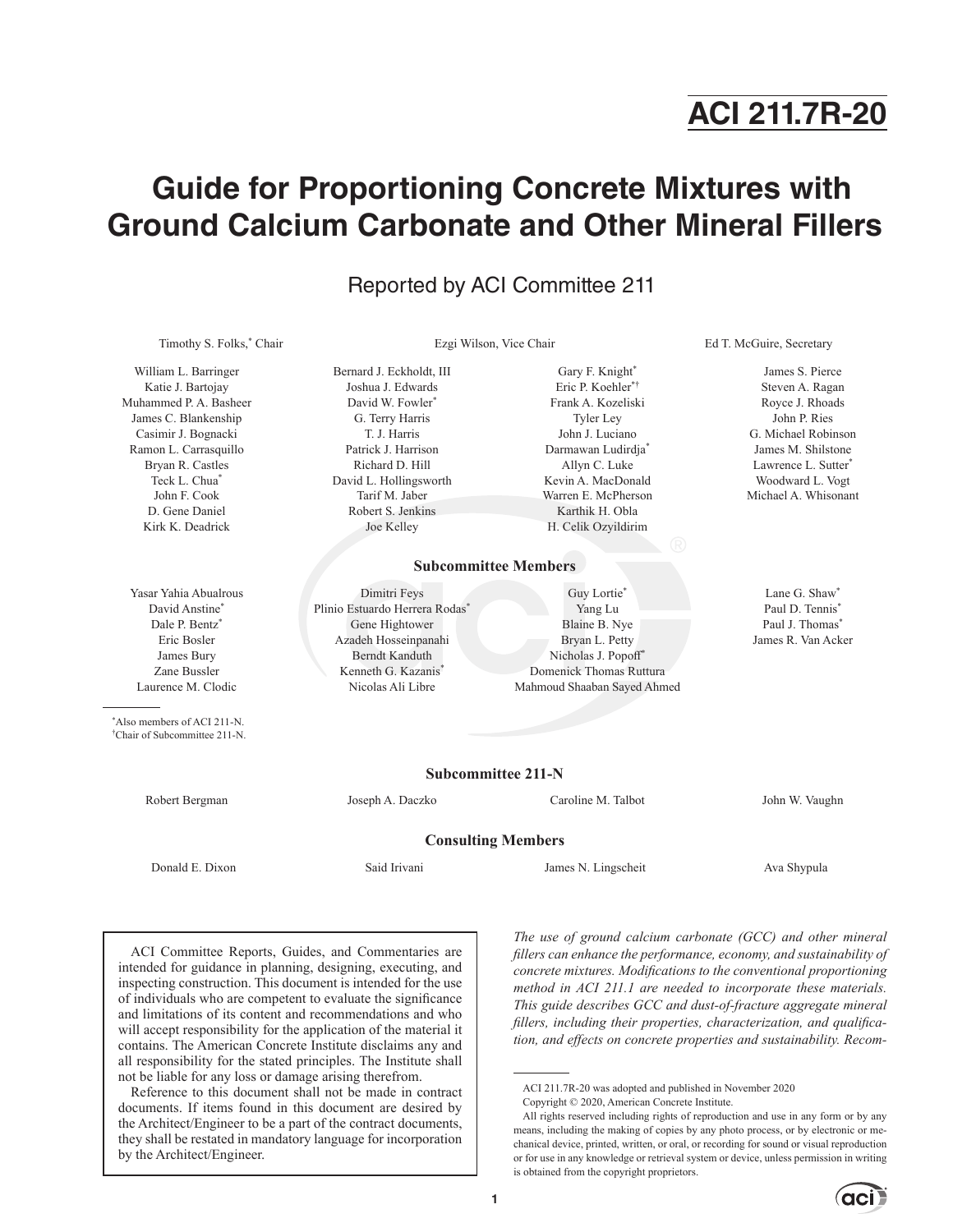#### **2 PROPORTIONING CONCRETE MIXTURES WITH CALCIUM CARBONATE & OTHER MINERAL FILLERS (ACI 211.7R-20)**

*mendations are provided for proportioning concrete mixtures with these materials.*

**Keywords:** aggregate mineral filler; dust-of-fracture; ground calcium carbonate; ground limestone; mixture proportioning; paste volume; powder content; proportioning.

#### **CONTENTS**

#### **CHAPTER 1—INTRODUCTION, p. 2**

#### **[CHAPTER 2—DEFINITIONS, p. 3](#page-4-0)**

#### **[CHAPTER 3—CONSTITUENT MATERIALS, p. 3](#page-4-0)**

[3.1—Introduction, p. 3](#page-4-0)

[3.2—Ground calcium carbonate, p. 3](#page-4-0)

[3.3—Dust-of-fracture aggregate mineral filler, p. 3](#page-4-0)

#### **[CHAPTER 4—GROUND CALCIUM CARBONATE](#page-4-0) [AND AGGREGATE MINERAL FILLER](#page-4-0)  [CHARACTERIZATION AND QUALIFICATION, p. 3](#page-4-0)**

[4.1—Introduction, p. 3](#page-4-0)

- 
- [4.2—Morphology \(shape, angularity, and texture\), p. 3](#page-4-0)
- [4.3—Mineralogy, p. 4](#page--1-0)
- [4.4—Particle size and particle size distribution, p. 5](#page--1-0)
- [4.5—Deleterious materials, p. 5](#page--1-0)
- [4.6—Relative density \(specific gravity\), p. 6](#page--1-0)

#### **[CHAPTER 5—EFFECTS ON CONCRETE](#page--1-0)  [PROPERTIES, p. 6](#page--1-0)**

- [5.1—Rheology and workability, p. 6](#page--1-0)
- [5.2—Placement and finishing characteristics, p. 6](#page--1-0)
- [5.3—Strength, p. 7](#page--1-0)
- [5.4—Setting time, p. 7](#page--1-0)
- [5.5—Durability, p. 7](#page--1-0)

#### **[CHAPTER 6—PROPORTIONING METHODS, p. 9](#page--1-0)**

[6.1—Basic relationships, p. 9](#page--1-0)

[6.2—Modified ACI 211.1 method for ground calcium](#page--1-0) [carbonate, p. 10](#page--1-0)

[6.3—Modified ACI 211.1 method for dust-of-fracture](#page--1-0) [aggregate mineral fillers, p. 10](#page--1-0)

#### **[CHAPTER 7—SAMPLE COMPUTATIONS, p. 12](#page--1-0)**

[7.1—Wet aggregate mineral filler in manufactured sand,](#page--1-0) [p. 12](#page--1-0)

[7.2—Dry aggregate mineral filler, p. 13](#page--1-0)

[7.3—Adjustment of trial batches, p. 14](#page--1-0)

#### **[CHAPTER 8—SUSTAINABILITY, p. 14](#page--1-0)**

[8.1—Ground calcium carbonate, p. 14](#page--1-0)

[8.2—Dust-of-fracture aggregate mineral fillers, p. 14](#page--1-0)

#### **[CHAPTER 9—REFERENCES, p. 14](#page--1-0)**

[Authored documents, p. 15](#page--1-0)

#### **CHAPTER 1—INTRODUCTION**

This guide provides recommendations for proportioning normalweight concrete with ground calcium carbonate (GCC) and dust-of-fracture aggregate mineral fillers (AMF). It also provides background information on these materials, techniques for their characterization, and their effects on concrete properties; however, it is not intended to be a comprehensive literature review and the reader should conduct trial batches to evaluate specific materials being used and to confirm concrete performance. It is intended to supplement [ACI 211.1](#page--1-1) and is for materials meeting [ASTM](#page--1-2) [C1797.](#page--1-2) Proportioning methods for GCC and for dust-offracture AMF are discussed separately.

Mineral filler is defined as a finely divided mineral product at least 65 percent of which passes the No. 200 (75 μm) sieve. This definition includes the materials addressed herein; namely, GCC as specified in ASTM C1797 and dust-of-fracture AMF from quarried rock as specified in either ASTM C1797 or [ASTM C33/C33M.](#page--1-3)

GCC, also known as ground limestone, is a manufactured fine product composed primarily of calcium carbonate and with particles sized within narrow ranges. GCC has been used successfully in concrete in Europe for decades, either added to the concrete mixture separately from the cement or interground with clinker to form portland-limestone cement [\(European Committee for Standardization 2009\)](#page--1-4).

Dust-of-fracture AMF is rock dust created during production, processing, or handling of quarried stone. Such materials can vary in mineral composition and other physical characteristics, depending on the parent stone from which they are derived, the crushing process, and the washing or air separation process. Dust-of-fracture AMF can be provided as a dry bulk powder meeting ASTM C1797 or as part of manufactured sand as described in ASTM C33/C33M.

This guide does not address precipitated calcium carbonate or material finer than the No. 200 (75 μm) sieve in natural sand, nor the use of limestone as a cement ingredient, which is addressed in [ASTM C150/C150M,](#page--1-5) [C595/C595M,](#page--1-6) and C1157. Although GCC typically falls within the definition of AMF, it is dealt with separately in this guide. It is manufactured under controlled conditions to be a consistent product. Dust-of-fracture AMF consisting primarily of calcium carbonate is not considered GCC.

The aggregate suspension mixture proportioning method described in [ACI 211.6T](#page--1-7) has been used to proportion concrete with GCC and dust-of-fracture AMF.

The use of both GCC and dust-of-fracture AMF can improve the sustainability of concrete production. GCC has a lower embodied energy and lower  $CO<sub>2</sub>$  emission during its production than an equivalent mass of portland cement. Dust-of-fracture AMF is typically a by-product of the blasting and crushing of aggregate. This guide can facilitate the use of GCC and aggregate mineral fillers as a means of optimizing the powder content of concrete, thereby increasing sustainability.

Applicability of these materials is not limited to a select class or type of concrete but can be considered for use in a wide variety of applications and production methods. The